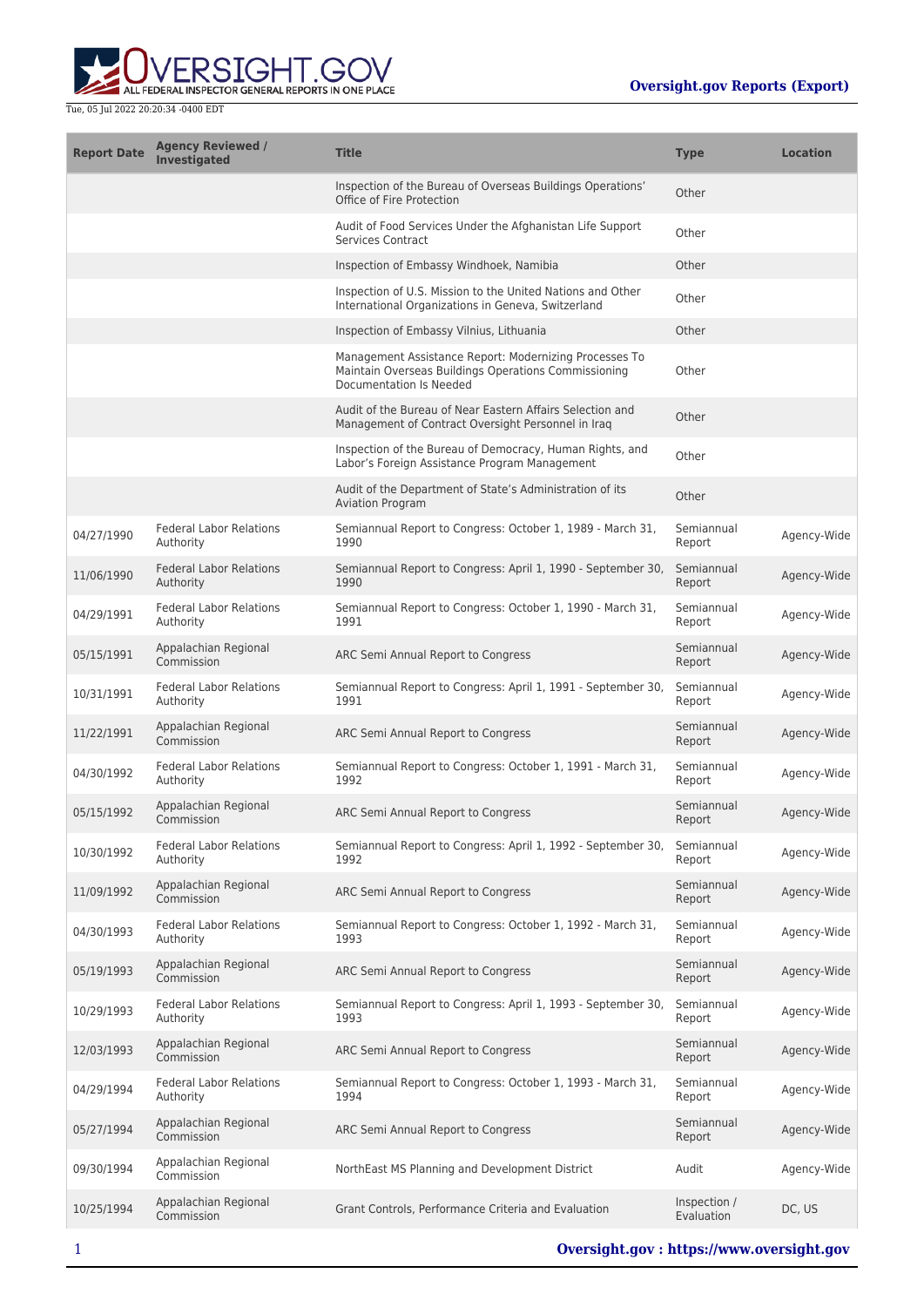# **Oversight.gov Reports (Export)**



| <b>Report Date</b> | <b>Agency Reviewed /</b><br><b>Investigated</b> | <b>Title</b>                                                         | <b>Type</b>                | <b>Location</b> |
|--------------------|-------------------------------------------------|----------------------------------------------------------------------|----------------------------|-----------------|
| 10/26/1994         | <b>Federal Labor Relations</b><br>Authority     | Semiannual Report to Congress: April 1, 1994 - September 30,<br>1994 | Semiannual<br>Report       | Agency-Wide     |
| 10/27/1994         | Appalachian Regional<br>Commission              | Regional Tourism Initiative                                          | Review                     | KY, US          |
| 12/05/1994         | Appalachian Regional<br>Commission              | I-1 Visa Waiver - MD                                                 | Inspection /<br>Evaluation | MD, US          |
| 12/05/1994         | Appalachian Regional<br>Commission              | ARC Semi Annual Report to Congress                                   | Semiannual<br>Report       | Agency-Wide     |
| 12/08/1994         | Appalachian Regional<br>Commission              | I-1 Visa Waiver - VA                                                 | Inspection /<br>Evaluation | VA, US          |
| 12/08/1994         | Appalachian Regional<br>Commission              | I-1 Visa Waiver - WV                                                 | Inspection /<br>Evaluation | WV, US          |
| 12/19/1994         | Appalachian Regional<br>Commission              | I-1 Visa Waiver - WV                                                 | Inspection /<br>Evaluation | WV, US          |
| 12/21/1994         | Appalachian Regional<br>Commission              | Review of the Research Foundation of State University of NY          | Review                     | NY, US          |
| 12/23/1994         | Appalachian Regional<br>Commission              | I-1 Visa Waiver - WV                                                 | Review                     | WV, US          |
| 01/04/1995         | Appalachian Regional<br>Commission              | WV Department of Commerce Labor and Environmental<br>Resources       | Audit                      | Agency-Wide     |
| 02/22/1995         | Appalachian Regional<br>Commission              | Consolidated Technical Assistance Grant - AL                         | Audit                      | AL, US          |
| 03/07/1995         | Appalachian Regional<br>Commission              | J-1 Visa Waiver - AL                                                 | Inspection /<br>Evaluation | AL, US          |
| 03/08/1995         | Appalachian Regional<br>Commission              | LEED Grant - Economic Development Institute                          | Audit                      | AL, US          |
| 03/09/1995         | Appalachian Regional<br>Commission              | J-1 Visa Waiver - AL                                                 | Inspection /<br>Evaluation | AL, US          |
| 03/28/1995         | Appalachian Regional<br>Commission              | Enterprise Development Program                                       | Audit                      | PA, US          |
| 03/28/1995         | Appalachian Regional<br>Commission              | Upper Catawba River Basin Water Quality Program                      | Audit                      | NC, US          |
| 03/28/1995         | Appalachian Regional<br>Commission              | SEDA - Council of Governments                                        | Audit                      | PA, US          |
| 03/28/1995         | Appalachian Regional<br>Commission              | Buckeye Hills-Hocking Valley Regional Development                    | Audit                      | OH, US          |
| 03/28/1995         | Appalachian Regional<br>Commission              | OH Valley Regional Development Commission                            | Audit                      | OH, US          |
| 03/28/1995         | Appalachian Regional<br>Commission              | NC Western Piedmont Council of Government                            | Audit                      | NC, US          |
| 03/28/1995         | Appalachian Regional<br>Commission              | SC Appalachian Council of Governments - RLF                          | Audit                      | SC, US          |
| 03/31/1995         | Appalachian Regional<br>Commission              | MS Resource Center Development Project                               | Audit                      | MS, US          |
| 03/31/1995         | Appalachian Regional<br>Commission              | Business Development RLF - SC                                        | Audit                      | Agency-Wide     |
| 03/31/1995         | Appalachian Regional<br>Commission              | Seneca Trail Resource Conservation and Development Council           | Review                     | NY, US          |
| 04/12/1995         | Appalachian Regional<br>Commission              | Excellence Project at Dalton High School                             | Audit                      | GA, US          |
| 04/25/1995         | Appalachian Regional<br>Commission              | Dental Care for Appalachia Children                                  | Audit                      | KY, US          |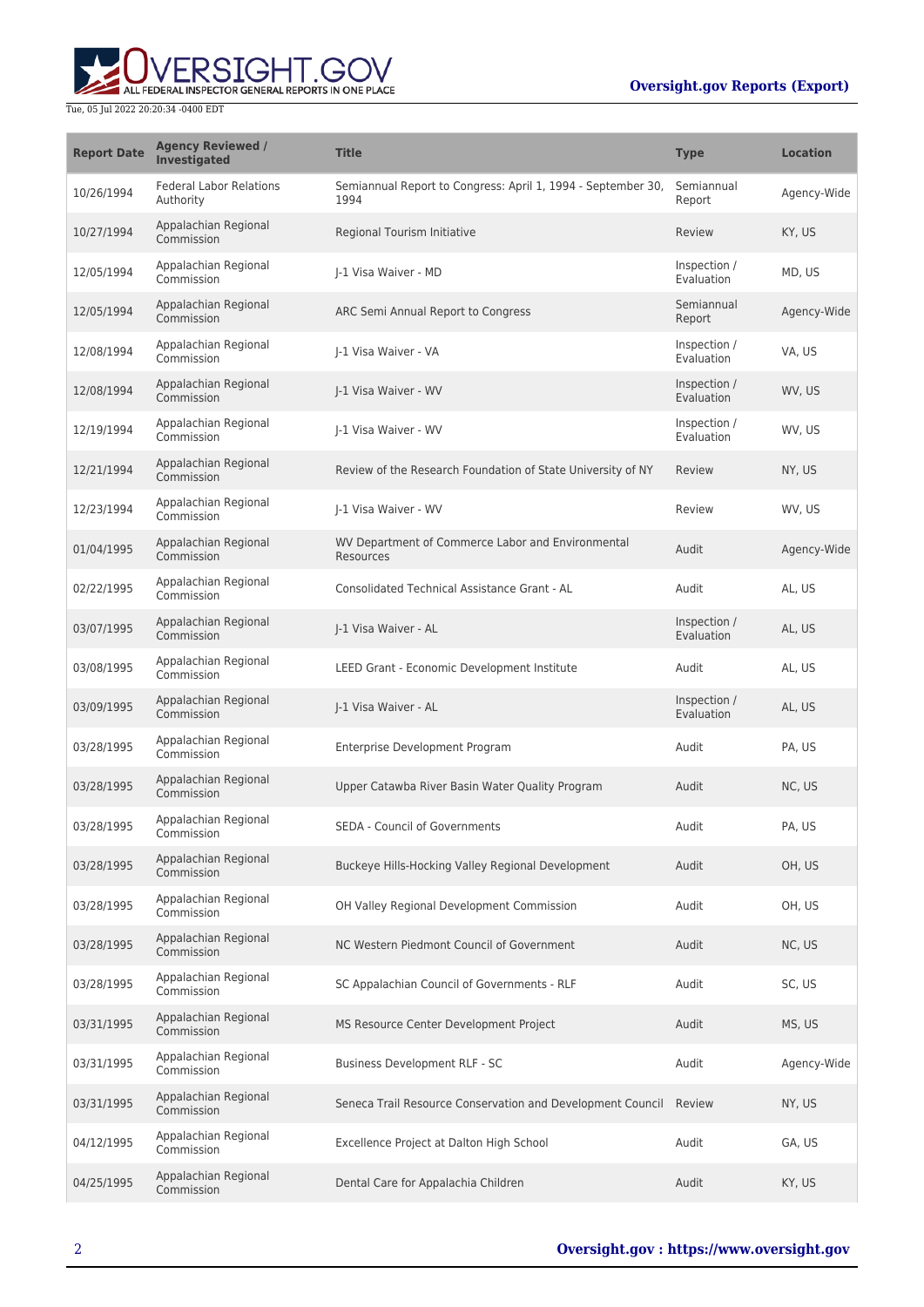# **Oversight.gov Reports (Export)**



| <b>Report Date</b> | <b>Agency Reviewed /</b><br><b>Investigated</b> | <b>Title</b>                                                                            | <b>Type</b>                | <b>Location</b> |
|--------------------|-------------------------------------------------|-----------------------------------------------------------------------------------------|----------------------------|-----------------|
| 04/27/1995         | Appalachian Regional<br>Commission              | Western MD Multi Bank Community Development Corporation                                 | Audit                      | MD, US          |
| 04/27/1995         | Appalachian Regional<br>Commission              | Western MD Community College Video Network                                              | Audit                      | MD, US          |
| 04/27/1995         | Appalachian Regional<br>Commission              | Tri-County Council for Western MD                                                       | Audit                      | MD, US          |
| 04/28/1995         | Appalachian Regional<br>Commission              | Building the Economic Cornerstone of WV                                                 | Review                     | WV, US          |
| 04/28/1995         | <b>Federal Labor Relations</b><br>Authority     | Semiannual Report to Congress: October 1, 1994 - March 31,<br>1995                      | Semiannual<br>Report       | Agency-Wide     |
| 05/01/1995         | Appalachian Regional<br>Commission              | Controls over Contracts/Grants with Expired Performance<br>Periods                      | Review                     | DC, US          |
| 05/02/1995         | Appalachian Regional<br>Commission              | NC Department of Administration - Consolidated Technical<br><b>Assistance Grant</b>     | Audit                      | NC, US          |
| 05/08/1995         | Appalachian Regional<br>Commission              | Review of Hindman Settlement School                                                     | Review                     | KY, US          |
| 05/18/1995         | Appalachian Regional<br>Commission              | ARC Semi Annual Report to Congress                                                      | Semiannual<br>Report       | Agency-Wide     |
| 06/05/1995         | Appalachian Regional<br>Commission              | Infrastructure Development for the 21st Century                                         | Audit                      | VA, US          |
| 06/20/1995         | Appalachian Regional<br>Commission              | Review of TN Center for Research and Development                                        | Review                     | TN. US          |
| 06/30/1995         | Appalachian Regional<br>Commission              | Full Time School/Summer Tutorial Program for Dyslexic<br>Students                       | Review                     | KY, US          |
| 07/11/1995         | Appalachian Regional<br>Commission              | NY State Summer Institutes Grant                                                        | Review                     | NY, US          |
| 08/01/1995         | Appalachian Regional<br>Commission              | <b>WV Telelearning Network</b>                                                          | Audit                      | WV, US          |
| 08/25/1995         | Appalachian Regional<br>Commission              | Review of Friendship House Inc.                                                         | Review                     | GA, US          |
| 09/25/1995         | Appalachian Regional<br>Commission              | Review of TN Department of Education Adult Literacy                                     | Review                     | Agency-Wide     |
| 09/26/1995         | Appalachian Regional<br>Commission              | Review of Ohio Department of Development, Appalachian<br>Industrial Re-training Project | Review                     | OH, US          |
| 09/28/1995         | Appalachian Regional<br>Commission              | Review of Health Care Information                                                       | Review                     | OH, US          |
| 09/30/1995         | Appalachian Regional<br>Commission              | Flexible Manufacturing Networks                                                         | Review                     | Agency-Wide     |
| 10/10/1995         | Appalachian Regional<br>Commission              | Review of Seedling Grants Program                                                       | Audit                      | KY, US          |
| 10/10/1995         | Appalachian Regional<br>Commission              | TN Department of Economic and Community Devlopment                                      | Audit                      | TN, US          |
| 11/03/1995         | Appalachian Regional<br>Commission              | ARC Semi Annual Report to Congress                                                      | Semiannual<br>Report       | Agency-Wide     |
| 11/29/1995         | Appalachian Regional<br>Commission              | RLF Enterprise Development Grants and Regional Incubator<br>Grant                       | Review                     | Agency-Wide     |
| 11/30/1995         | Appalachian Regional<br>Commission              | Rural Health Care Expansion Project                                                     | Review                     | WV, US          |
| 12/13/1995         | Appalachian Regional<br>Commission              | <b>Consolidated Technical Assistance Grant - NY</b>                                     | Audit                      | NY, US          |
| 12/15/1995         | Appalachian Regional<br>Commission              | J-1 Visa Waiver - KY                                                                    | Inspection /<br>Evaluation | KY, US          |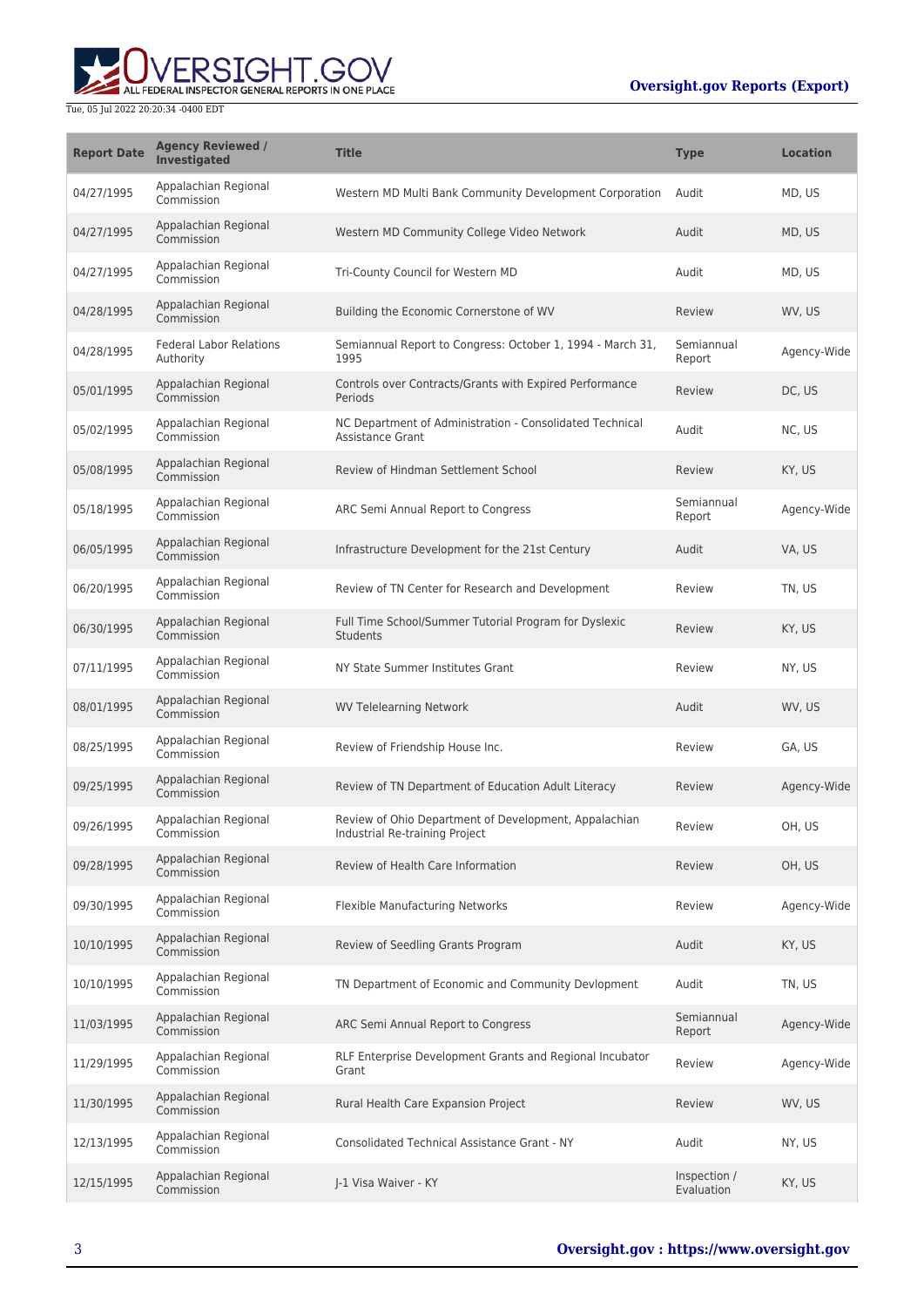

| <b>Report Date</b> | <b>Agency Reviewed /</b><br>Investigated    | <b>Title</b>                                                                                                         | <b>Type</b>                       | <b>Location</b>                      |
|--------------------|---------------------------------------------|----------------------------------------------------------------------------------------------------------------------|-----------------------------------|--------------------------------------|
| 12/15/1995         | Appalachian Regional<br>Commission          | I-1 Visa Waiver - WV                                                                                                 | Inspection /<br>Evaluation        | WV, US                               |
| 12/18/1995         | Appalachian Regional<br>Commission          | I-1 Visa Waiver - Survey Selected Health Care Providers                                                              | Inspection /<br><b>Evaluation</b> | Agency-Wide                          |
| 12/20/1995         | Appalachian Regional<br>Commission          | I-1 Visa Waiver - KY                                                                                                 | Inspection /<br>Evaluation        | KY, US                               |
| 12/21/1995         | Appalachian Regional<br>Commission          | Appalachian Workforce Development Project                                                                            | Audit                             | PA, US                               |
| 01/02/1996         |                                             | 1993 CROP DISASTER PAYMENTS - BROOKS/JIM HOGG COS.,<br>TX.                                                           | Audit                             |                                      |
| 01/02/1996         | Appalachian Regional<br>Commission          | Memorandum Report on ARC Travel Vouchers and<br><b>Reimbursement Calculations</b>                                    | Inspection /<br>Evaluation        | DC, US                               |
| 01/17/1996         | Appalachian Regional<br>Commission          | Enhancing Manufacturing Competitiveness in Appalachia                                                                | Audit                             | OH, US                               |
| 02/28/1996         | Appalachian Regional<br>Commission          | Review of Onan Corporation Employee Training Program                                                                 | Audit                             | AL, US                               |
| 03/21/1996         | Appalachian Regional<br>Commission          | Response to Survey on Grantee Claims Processing                                                                      | Inspection /<br>Evaluation        | DC, US                               |
| 03/22/1996         | Appalachian Regional<br>Commission          | Interim Survey Report of ARC Grants Awarded for Industrial<br>Park Site Improvements                                 | Inspection /<br>Evaluation        | Agency-Wide                          |
| 03/26/1996         | Appalachian Regional<br>Commission          | Report on Research Foundation of SUNY Regional<br>Development Initiative to Enhance Manufacturing<br>Competitiveness | Review                            | NY, US                               |
| 03/27/1996         | Appalachian Regional<br>Commission          | Three River Waste Management Authority                                                                               | Audit                             | MS, US                               |
| 03/29/1996         | Appalachian Regional<br>Commission          | I-1 Visa Waiver - SC                                                                                                 | Inspection /<br>Evaluation        | SC, US                               |
| 04/03/1996         | Appalachian Regional<br>Commission          | J-1 Visa Waiver - SC                                                                                                 | Inspection /<br>Evaluation        | SC, US                               |
| 04/03/1996         | Appalachian Regional<br>Commission          | Cullman Water Reservoir Project                                                                                      | Audit                             | AL, US                               |
| 04/19/1996         | Appalachian Regional<br>Commission          | Review of Interactive Distance Learning Network                                                                      | Audit                             | AL, US                               |
| 04/29/1996         | <b>Federal Labor Relations</b><br>Authority | Semiannual Report to Congress: October 1, 1995 - March 31,<br>1996                                                   | Semiannual<br>Report              | Agency-Wide                          |
| 05/01/1996         | Appalachian Regional<br>Commission          | Immunization Outreach Program for Appalachian Children                                                               | Audit                             | SC, US                               |
| 05/02/1996         | Appalachian Regional<br>Commission          | <b>Consolidated Technical Assistance Grant - MS</b>                                                                  | Audit                             | $\bullet$ MS, US<br>$\bullet$ MS, US |
| 05/05/1996         | Appalachian Regional<br>Commission          | Financial Statements and Single Audit Review - North Central<br><b>PA</b>                                            | Inspection /<br>Evaluation        | Agency-Wide                          |
| 05/15/1996         | Appalachian Regional<br>Commission          | WV Rural Development Council Empowerment Zone &<br><b>Enterprise Communities Program</b>                             | Audit                             | WV, US                               |
| 05/15/1996         | Appalachian Regional<br>Commission          | Kanawha County Schools Regulatory Training Center                                                                    | Audit                             | WV, US                               |
| 05/15/1996         | Appalachian Regional<br>Commission          | Alliance for the Arts                                                                                                | Audit                             | WV, US                               |
| 05/17/1996         | Appalachian Regional<br>Commission          | ARC Semi Annual Report to Congress                                                                                   | Semiannual<br>Report              | Agency-Wide                          |
| 05/29/1996         | Appalachian Regional<br>Commission          | ARC Memorandums of Understanding and Agreement                                                                       | Review                            | Agency-Wide                          |
| 06/14/1996         | Appalachian Regional<br>Commission          | NC Department of Human Resources                                                                                     | Audit                             | NC, US                               |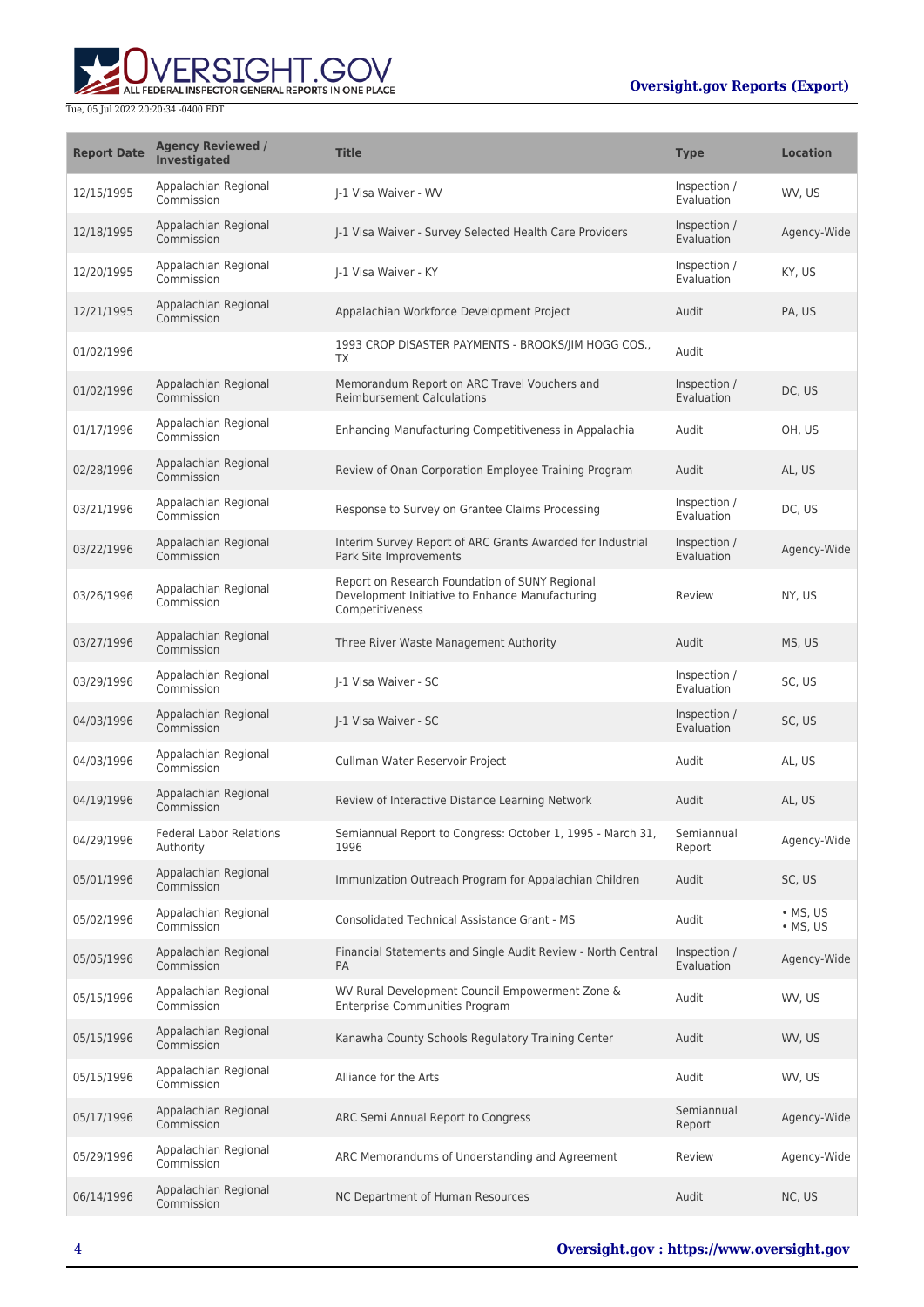

| <b>Report Date</b> | <b>Agency Reviewed /</b><br>Investigated | <b>Title</b>                                                                                      | <b>Type</b>                | <b>Location</b>                  |
|--------------------|------------------------------------------|---------------------------------------------------------------------------------------------------|----------------------------|----------------------------------|
| 07/12/1996         | Appalachian Regional<br>Commission       | Towns County Drop-out Prevention Project                                                          | Audit                      | GA, US                           |
| 07/19/1996         | Appalachian Regional<br>Commission       | Murray County Apprenticeship Program                                                              | Audit                      | GA, US                           |
| 07/25/1996         | Appalachian Regional<br>Commission       | Volunteers for Communities Program                                                                | Audit                      | VA, US                           |
| 07/30/1996         | Appalachian Regional<br>Commission       | Consolidated Technical Assistance Grant - PA                                                      | Audit                      | PA, US                           |
| 07/31/1996         | Appalachian Regional<br>Commission       | Whitfield County Apprenticeship Program                                                           | Audit                      | GA, US                           |
| 07/31/1996         | Appalachian Regional<br>Commission       | <b>Review of Status of Service Contracts</b>                                                      | Review                     | DC, US                           |
| 08/01/1996         | Appalachian Regional<br>Commission       | Controls over Contracts/Grants with Expired Performance<br>Periods                                | Review                     | DC, US                           |
| 08/02/1996         | Appalachian Regional<br>Commission       | I-1 Visa Waiver - GA                                                                              | Inspection /<br>Evaluation | GA, US                           |
| 08/16/1996         | Appalachian Regional<br>Commission       | Southern Technology Council                                                                       | Review                     | Agency-Wide                      |
| 08/16/1996         | Appalachian Regional<br>Commission       | Southern Growth Policies Board                                                                    | Audit                      | Agency-Wide                      |
| 08/16/1996         | Appalachian Regional<br>Commission       | Southern Technology Council                                                                       | Review                     | Agency-Wide                      |
| 08/27/1996         | Appalachian Regional<br>Commission       | Digitization of Cadastral Maps                                                                    | Review                     | VA, US                           |
| 08/27/1996         | Appalachian Regional<br>Commission       | Southern Tier East Regional Development Board - NY                                                | Audit                      | NY, US                           |
| 08/28/1996         | Appalachian Regional<br>Commission       | MD Department of Business and Economic Development                                                | Audit                      | MD, US                           |
| 08/28/1996         | Appalachian Regional<br>Commission       | Report of Applying Agreed-Upon Procedures - MD Department<br>of Business and Economic Development | Audit                      | MD, US                           |
| 08/30/1996         | Appalachian Regional<br>Commission       | LDD and the Multi-County Shared and Distributed GIS System                                        | Audit                      | VA, US                           |
| 09/08/1996         |                                          | EMERGENCY FEED PROGRAM IN TEXAS                                                                   | Audit                      |                                  |
| 09/11/1996         | Appalachian Regional<br>Commission       | Report of Applying Agreed-Upon Procedures - Concord College Audit                                 |                            | WV. US                           |
| 09/17/1996         | Appalachian Regional<br>Commission       | Local Affiliate Matching Grant Program                                                            | Audit                      | KY, US                           |
| 09/23/1996         | Appalachian Regional<br>Commission       | Memorandum Report on the Review of the Regional VI<br>Planning and Development Council            | Audit                      | WV, US                           |
| 09/30/1996         | Appalachian Regional<br>Commission       | I-1 Visa Waiver - MS                                                                              | Inspection /<br>Evaluation | $\cdot$ TN, US<br>$\cdot$ TN, US |
| 09/30/1996         | Appalachian Regional<br>Commission       | America's Scenic Triangle Tourism Inititative                                                     | Audit                      | TN, US                           |
| 09/30/1996         | Appalachian Regional<br>Commission       | Enterprise Development Program                                                                    | Audit                      | PA, US                           |
| 09/30/1996         | Appalachian Regional<br>Commission       | Accelerated Grinder Trainer Program                                                               | Audit                      | PA, US                           |
| 09/30/1996         | Appalachian Regional<br>Commission       | Administrative Grant and Enterprise Development Grant                                             | Audit                      | PA, US                           |
| 10/01/1996         | Appalachian Regional<br>Commission       | Review of Jesse Owens Memorial Park Project                                                       | Review                     | AL, US                           |
| 10/10/1996         | Appalachian Regional<br>Commission       | Review of Tourism Project                                                                         | Audit                      | MS, US                           |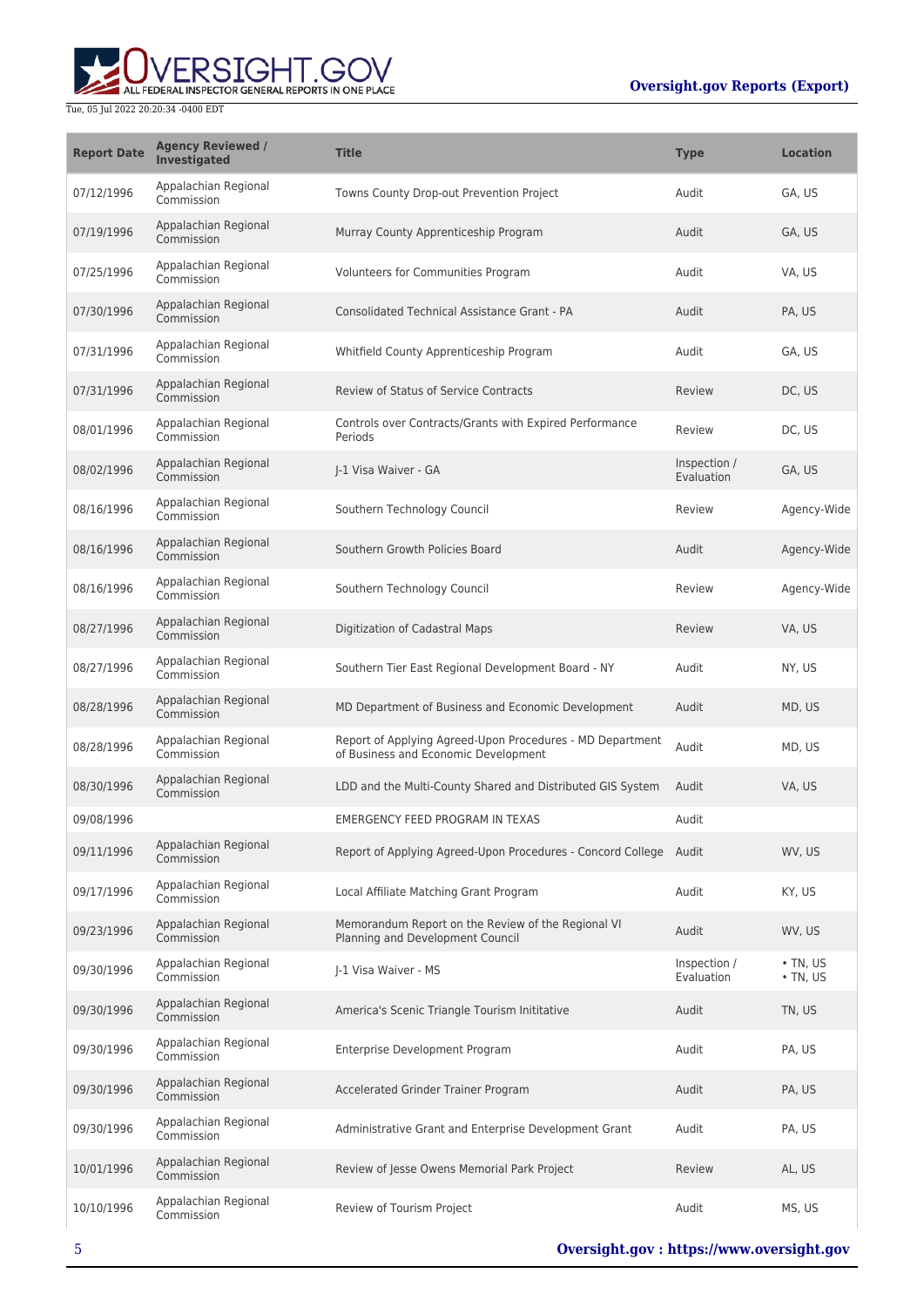

| <b>Report Date</b> | <b>Agency Reviewed /</b><br><b>Investigated</b> | <b>Title</b>                                                                        | <b>Type</b>                | <b>Location</b> |
|--------------------|-------------------------------------------------|-------------------------------------------------------------------------------------|----------------------------|-----------------|
| 10/11/1996         | Appalachian Regional<br>Commission              | Implementation of the Family Center                                                 | Audit                      | PA, US          |
| 10/15/1996         | Appalachian Regional<br>Commission              | Alliance for Manufacturing Competitiveness Phase II                                 | Audit                      | NY, US          |
| 10/18/1996         | Appalachian Regional<br>Commission              | Municipal Partnership Demonstration                                                 | Audit                      | NY, US          |
| 10/18/1996         | Appalachian Regional<br>Commission              | Rail Line Preservation                                                              | Audit                      | NY, US          |
| 10/18/1996         | Appalachian Regional<br>Commission              | Southern Tier West Regional Planning and Development                                | Audit                      | NY, US          |
| 10/22/1996         | Appalachian Regional<br>Commission              | J-1 Visa Waiver - MS                                                                | Inspection /<br>Evaluation | Agency-Wide     |
| 10/25/1996         | Appalachian Regional<br>Commission              | J-1 Waiver Program MDO Medical Services, Inc.                                       | Inspection /<br>Evaluation | Agency-Wide     |
| 10/25/1996         | Appalachian Regional<br>Commission              | <b>Housing Technical Assistance</b>                                                 | Audit                      | NY, US          |
| 10/29/1996         | Appalachian Regional<br>Commission              | Memorandum on Concord College WV                                                    | Audit                      | WV, US          |
| 10/31/1996         | <b>Federal Labor Relations</b><br>Authority     | Semiannual Report to Congress: April 1, 1996 - September 30,<br>1996                | Semiannual<br>Report       | Agency-Wide     |
| 11/01/1996         | Appalachian Regional<br>Commission              | J-1 Visa Waiver - SC                                                                | Inspection /<br>Evaluation | SC, US          |
| 11/29/1996         | Appalachian Regional<br>Commission              | ARC Semi Annual Report to Congress                                                  | Semiannual<br>Report       | Agency-Wide     |
| 12/23/1996         | Appalachian Regional<br>Commission              | Development of long term strategic for economic<br>development                      | Audit                      | KY, US          |
| 01/07/1997         | Appalachian Regional<br>Commission              | Review of Equipment Purchase with ARC Grant Funds                                   | Inspection /<br>Evaluation | SC, US          |
| 01/14/1997         | Appalachian Regional<br>Commission              | Newborn Screening Project                                                           | Audit                      | AL, US          |
| 01/28/1997         | Appalachian Regional<br>Commission              | Home Health Telecommunications Project & Nurse<br>Practitioner Telemedicine Project | Audit                      | SC, US          |
| 02/18/1997         | Appalachian Regional<br>Commission              | J-1 Visa Waiver - KY                                                                | Inspection /<br>Evaluation | KY, US          |
| 02/20/1997         | Appalachian Regional<br>Commission              | Report on Applying Agreed Upon Procedures to NC<br>Department of Administration     | Audit                      | NC, US          |
| 02/20/1997         | Appalachian Regional<br>Commission              | Report of Applying Agreed-Upon Procedures - NC Department<br>of Administration      | Audit                      | NC, US          |
| 03/03/1997         | Appalachian Regional<br>Commission              | Cooperative Tourism Marketing Program to Attract German<br><b>Travelers</b>         | Audit                      | OH, US          |
| 03/12/1997         | Appalachian Regional<br>Commission              | Heritage Corridor Project                                                           | Audit                      | SC, US          |
| 03/19/1997         | Appalachian Regional<br>Commission              | Development Support System                                                          | Audit                      | SC, US          |
| 03/19/1997         | Appalachian Regional<br>Commission              | Library Telecommunications/Computer Network Project                                 | Audit                      | SC, US          |
| 03/26/1997         | Appalachian Regional<br>Commission              | Update Report on Controls and Contacts with Expired<br><b>Performance Periods</b>   | Inspection /<br>Evaluation | DC, US          |
| 04/28/1997         | Appalachian Regional<br>Commission              | Community Oriented Health Care Project - Financial<br>Statement                     | Audit                      | WV, US          |
| 04/28/1997         | Appalachian Regional<br>Commission              | Land Use Plan                                                                       | Audit                      | PA, US          |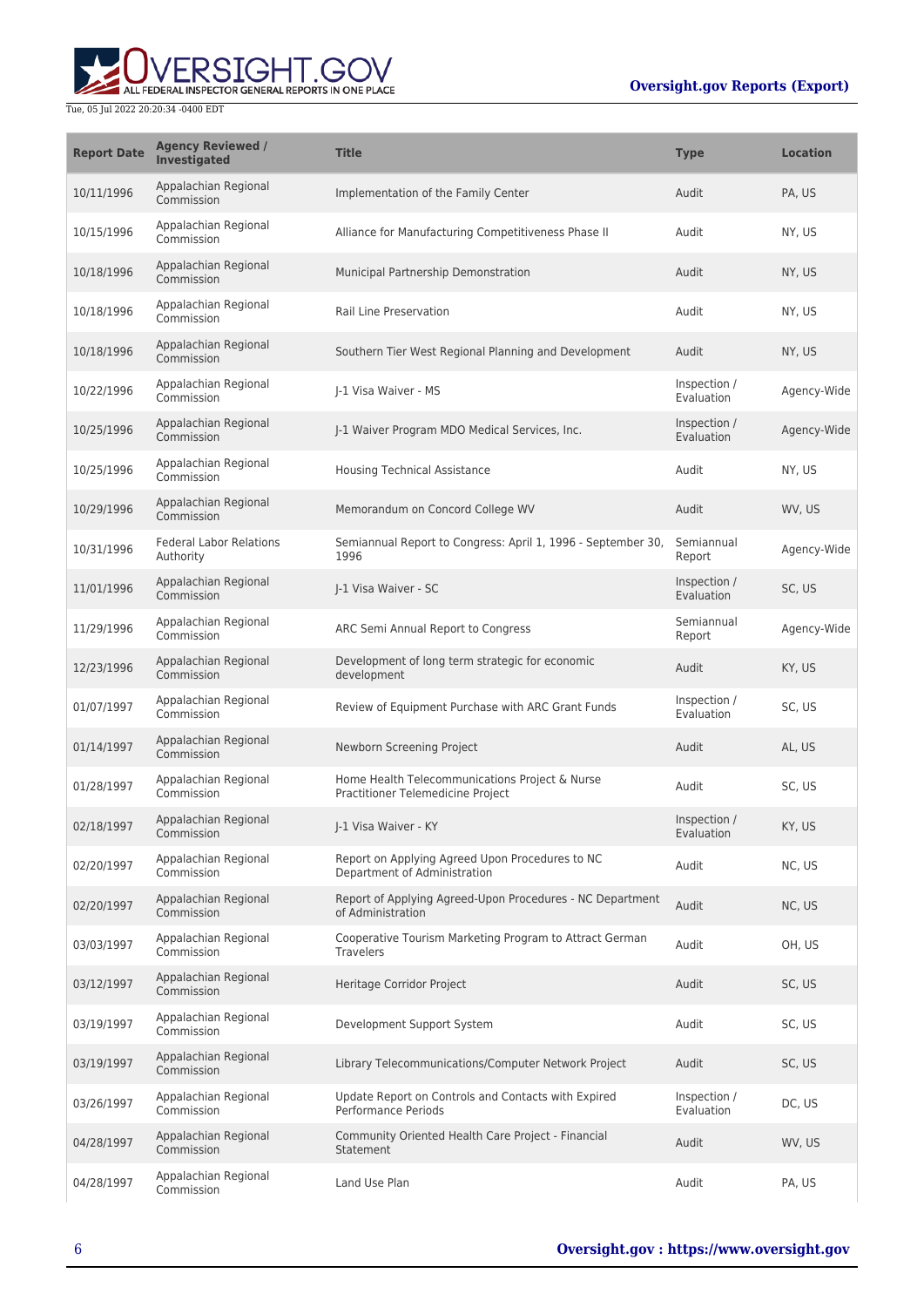# ALL FEDERAL INSPECTOR GENERAL REPORTS IN ONE PLACE Tue, 05 Jul 2022 20:20:34 -0400 EDT

| <b>Report Date</b> | <b>Agency Reviewed /</b><br><b>Investigated</b> | <b>Title</b>                                                                 | <b>Type</b>                | <b>Location</b> |
|--------------------|-------------------------------------------------|------------------------------------------------------------------------------|----------------------------|-----------------|
| 04/28/1997         | Appalachian Regional<br>Commission              | Geotechnical Study for Construction of the Crystal Lake Dam<br>and Reservoir | Audit                      | KY, US          |
| 04/28/1997         | Appalachian Regional<br>Commission              | The Launching Pad - A Business Planning Center                               | Audit                      | KY, US          |
| 04/30/1997         | <b>Federal Labor Relations</b><br>Authority     | Semiannual Report to Congress: October 1, 1996 - March 31,<br>1997           | Semiannual<br>Report       | Agency-Wide     |
| 05/07/1997         | Appalachian Regional<br>Commission              | Technology Learning Center for Workforce Academy                             | Audit                      | GA, US          |
| 05/15/1997         | Appalachian Regional<br>Commission              | Technology for Literacy Program Phase II                                     | Audit                      | GA, US          |
| 05/22/1997         | Appalachian Regional<br>Commission              | ARC Semi Annual Report to Congress                                           | Semiannual<br>Report       | Agency-Wide     |
| 05/27/1997         | Appalachian Regional<br>Commission              | MD Department of Transportation State Highway<br>Administration              | Audit                      | MD, US          |
| 07/02/1997         | Appalachian Regional<br>Commission              | Development of a Strategic Vision for the Economy of the<br>state            | Audit                      | TN, US          |
| 07/09/1997         | Appalachian Regional<br>Commission              | Technology 2020                                                              | Audit                      | TN, US          |
| 07/21/1997         | Appalachian Regional<br>Commission              | <b>Consolidated Technical Assistance Grant - KY</b>                          | Audit                      | KY, US          |
| 07/25/1997         | Appalachian Regional<br>Commission              | KY Appalachia Task Force Strategic Planning Initiative                       | Audit                      | KY, US          |
| 07/29/1997         | Appalachian Regional<br>Commission              | Enhancing Microcomputer Capacity for Improved Capital<br>Planning            | Audit                      | NY, US          |
| 07/31/1997         | Appalachian Regional<br>Commission              | Rural NY Health Network Project                                              | Audit                      | NY, US          |
| 08/04/1997         | Appalachian Regional<br>Commission              | Regional Geographic Information System                                       | Audit                      | PA, US          |
| 08/04/1997         | Appalachian Regional<br>Commission              | Sustainable Communities Initiative                                           | Audit                      | KY, US          |
| 08/13/1997         | Appalachian Regional<br>Commission              | Advanced Manufacturing Resource Center                                       | Audit                      | NY, US          |
| 08/21/1997         | Appalachian Regional<br>Commission              | Memorandum Report on Contracting and Procurement<br>Practices                | Audit                      | PA, US          |
| 08/27/1997         | Appalachian Regional<br>Commission              | Base Quality System Development and Implementation<br>Project                | Audit                      | NY, US          |
| 09/10/1997         | Appalachian Regional<br>Commission              | J-1 Visa Waiver - AL                                                         | Inspection /<br>Evaluation | AL, US          |
| 09/16/1997         | Appalachian Regional<br>Commission              | Status of Chautaugua County Industrial Development Agency                    | Audit                      | Agency-Wide     |
| 09/23/1997         | Appalachian Regional<br>Commission              | Workforce Development Project                                                | Audit                      | PA, US          |
| 09/23/1997         | Appalachian Regional<br>Commission              | State Wide Manufacturing Marketing Network                                   | Audit                      | PA, US          |
| 09/30/1997         | Appalachian Regional<br>Commission              | J-1 Visa Waiver - WV                                                         | Inspection /<br>Evaluation | WV, US          |
| 10/21/1997         | Appalachian Regional<br>Commission              | ARC FY 2007 Financial Management System                                      | Inspection /<br>Evaluation | DC, US          |
| 10/31/1997         | <b>Federal Labor Relations</b><br>Authority     | Semiannual Report to Congress: April 1, 1997 - September 30,<br>1997         | Semiannual<br>Report       | Agency-Wide     |
| 11/18/1997         | Appalachian Regional<br>Commission              | Review of Northeast AL Manufacturing Technology<br>Consortium                | Audit                      | AL, US          |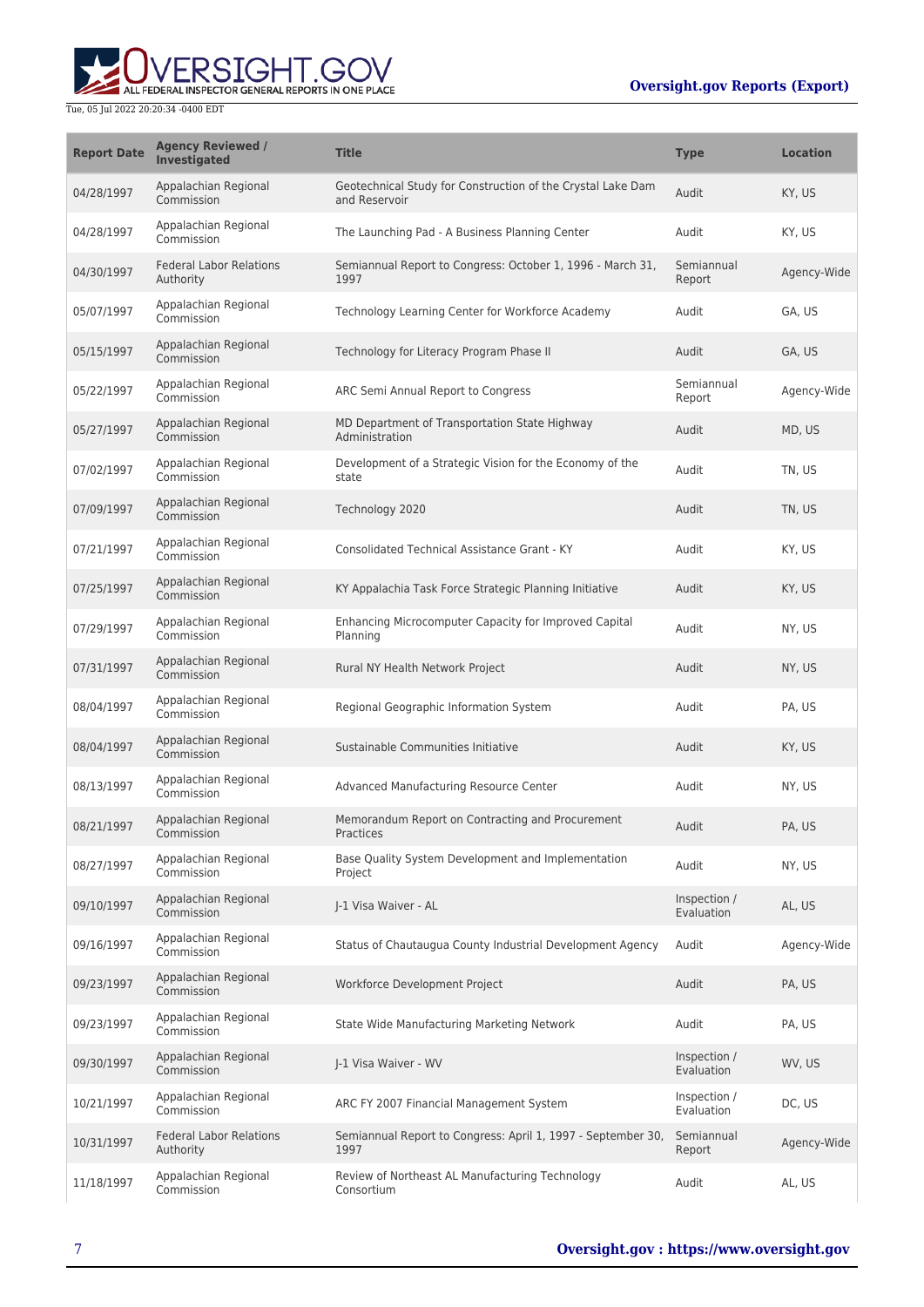

| <b>Report Date</b> | <b>Agency Reviewed /</b><br>Investigated | <b>Title</b>                                                                                 | <b>Type</b>                | <b>Location</b> |
|--------------------|------------------------------------------|----------------------------------------------------------------------------------------------|----------------------------|-----------------|
| 11/20/1997         | Appalachian Regional<br>Commission       | Distance Learning Expansion Project                                                          | Audit                      | MD, US          |
| 11/20/1997         | Appalachian Regional<br>Commission       | Integrated Microscope Facility                                                               | Audit                      | MD, US          |
| 11/25/1997         | Appalachian Regional<br>Commission       | ARC Semi Annual Report to Congress                                                           | Semiannual<br>Report       | Agency-Wide     |
| 11/27/1997         | Appalachian Regional<br>Commission       | High Performance Computing Equipment for Industry and<br>Academia                            | Audit                      | MD, US          |
| 12/18/1997         | Appalachian Regional<br>Commission       | <b>Consolidated Technical Assistance Grant - PA</b>                                          | Audit                      | PA, US          |
| 12/31/1997         | Appalachian Regional<br>Commission       | Tri-County Council for Western MD                                                            | Audit                      | MD, US          |
| 01/08/1998         | Appalachian Regional<br>Commission       | Review of Leadership and Civic Infrastructure Initiative Project Audit                       |                            | MS, US          |
| 01/12/1998         | Appalachian Regional<br>Commission       | Technology Development Incubator                                                             | Audit                      | SC, US          |
| 01/13/1998         | Appalachian Regional<br>Commission       | <b>Consolidated Technical Assistance Grant - TN</b>                                          | Audit                      | TN, US          |
| 01/16/1998         | Appalachian Regional<br>Commission       | International Business Development in Appalachia TN                                          | Audit                      | TN, US          |
| 02/02/1998         | Appalachian Regional<br>Commission       | Internal Strategic Planning                                                                  | Audit                      | AL, US          |
| 02/04/1998         | Appalachian Regional<br>Commission       | J-1 Visa Waiver - NC                                                                         | Inspection /<br>Evaluation | Agency-Wide     |
| 02/13/1998         | Appalachian Regional<br>Commission       | Morehead State University/St. Clair Medical Center Child Care<br>Center                      | Audit                      | GA, US          |
| 02/13/1998         | Appalachian Regional<br>Commission       | Historic Resource Development Project                                                        | Audit                      | KY, US          |
| 02/26/1998         | Appalachian Regional<br>Commission       | Report of Applying Agreed-Upon Procedures - Appalachian<br>School of Law                     | Audit                      | VA, US          |
| 02/26/1998         | Appalachian Regional<br>Commission       | VA Department of Housing and Community Development                                           | Audit                      | VA, US          |
| 02/28/1998         | Office of Personnel<br>Management        | Report on the Use of Silent PPOs In The Federal Employees<br><b>Health Benefits Program</b>  | Other                      |                 |
| 03/10/1998         | Appalachian Regional<br>Commission       | Marketing and Business Expansion Program                                                     | Audit                      | PA, US          |
| 03/11/1998         | Appalachian Regional<br>Commission       | Report of Applying Agreed-Upon Procedures                                                    | Audit                      | WV, US          |
| 03/12/1998         | Appalachian Regional<br>Commission       | Manufacturing Assistance Center                                                              | Audit                      | PA, US          |
| 03/13/1998         | Appalachian Regional<br>Commission       | Clay County Board of Health                                                                  | Audit                      | WV, US          |
| 03/16/1998         | Appalachian Regional<br>Commission       | J-1 Visa Waiver - TN                                                                         | Inspection /<br>Evaluation | Agency-Wide     |
| 03/17/1998         | Appalachian Regional<br>Commission       | Report of Applying Agreed-Upon Procedures - The Economic<br>Planning and Development Council | Audit                      | PA, US          |
| 03/18/1998         | Appalachian Regional<br>Commission       | J-1 Visa Waiver - GA                                                                         | Inspection /<br>Evaluation | GA, US          |
| 03/20/1998         | Appalachian Regional<br>Commission       | Report of Applying Agreed-Upon Procedures - The PA State<br>University                       | Audit                      | PA, US          |
| 03/25/1998         | Appalachian Regional<br>Commission       | Textile and Carpet Information Exchange Service<br>Demonstration                             | Audit                      | GA, US          |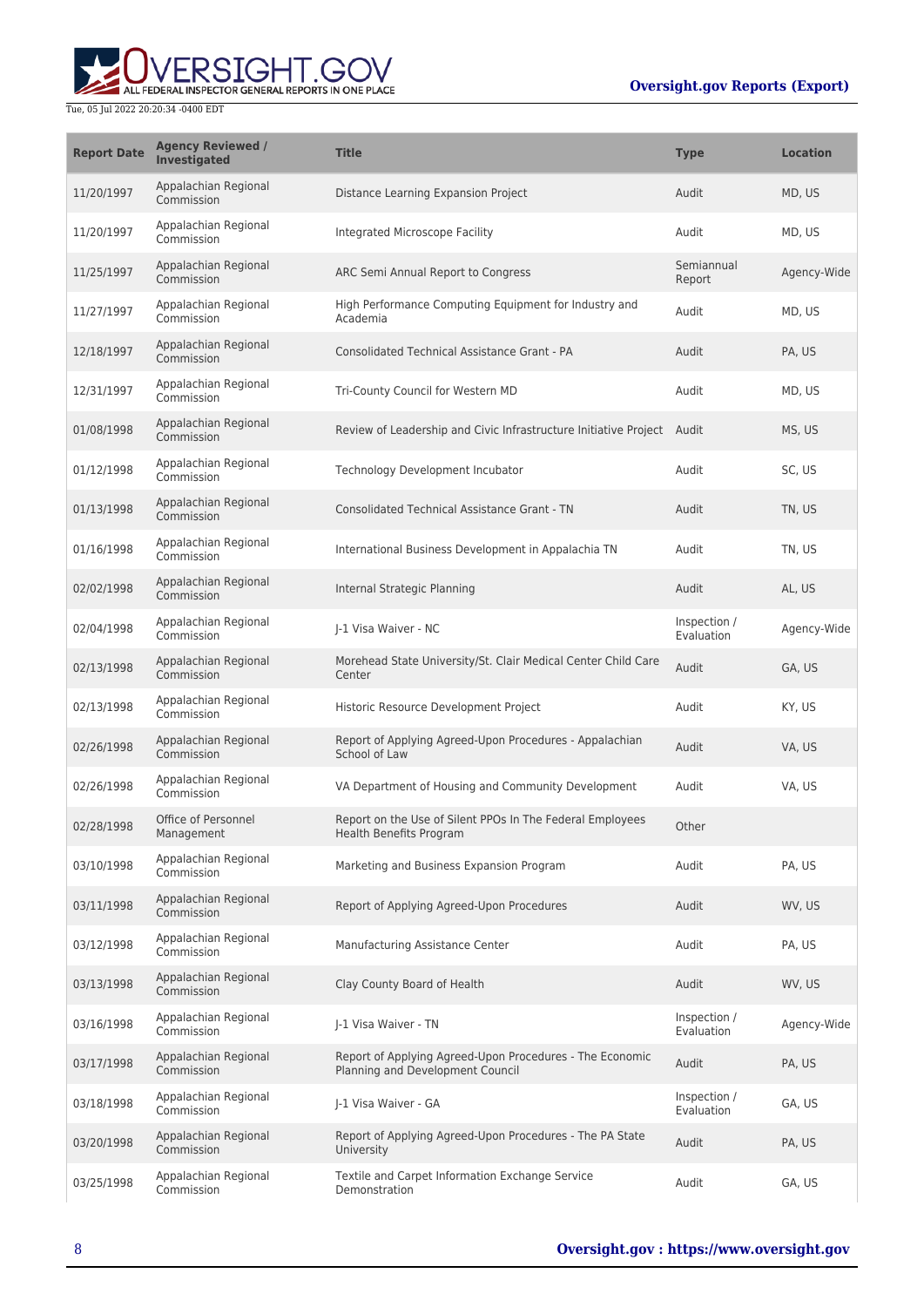

| <b>Report Date</b> | <b>Agency Reviewed /</b><br><b>Investigated</b> | <b>Title</b>                                                                        | <b>Type</b>                | <b>Location</b> |
|--------------------|-------------------------------------------------|-------------------------------------------------------------------------------------|----------------------------|-----------------|
| 03/26/1998         | Appalachian Regional<br>Commission              | Survey Report of ARC Grants Awarded for infrastructure<br>Project                   | Inspection /<br>Evaluation | DC, US          |
| 03/31/1998         | Appalachian Regional<br>Commission              | Customized Industrial Training                                                      | Audit                      | TN, US          |
| 03/31/1998         | Appalachian Regional<br>Commission              | DeKalb Solid Waste Landfill                                                         | Audit                      | MS, US          |
| 03/31/1998         | Appalachian Regional<br>Commission              | Kemper County Lake Assess Road                                                      | Audit                      | MS, US          |
| 03/31/1998         | Appalachian Regional<br>Commission              | Community Oriented Health Care Project                                              | Audit                      | WV, US          |
| 04/08/1998         | Appalachian Regional<br>Commission              | Report of Applying Agreed-Upon Procedures - Fay-Penn<br>Economic CouncilDecelopment | Audit                      | PA, US          |
| 04/13/1998         | <b>Federal Labor Relations</b><br>Authority     | Semiannual Report to Congress: October 1, 1997 - March 31,<br>1998                  | Semiannual<br>Report       | Agency-Wide     |
| 04/15/1998         | Appalachian Regional<br>Commission              | Deleware-Chenango-Madison-Otsego Career Academy                                     | Audit                      | NY, US          |
| 04/15/1998         | Appalachian Regional<br>Commission              | Northwest PA Regional Planning and Development<br>Commission                        | Audit                      | PA, US          |
| 04/15/1998         | Appalachian Regional<br>Commission              | Phase I, Equipment Project                                                          | Audit                      | KY, US          |
| 04/17/1998         | Appalachian Regional<br>Commission              | Big Sandy Telecommunications Center Phases I                                        | Audit                      | KY, US          |
| 04/24/1998         | Appalachian Regional<br>Commission              | Internationalization of KY Appalachian Counties                                     | Audit                      | KY, US          |
| 04/30/1998         | Appalachian Regional<br>Commission              | ARC Semi Annual Report to Congress                                                  | Semiannual<br>Report       | Agency-Wide     |
| 05/04/1998         | Appalachian Regional<br>Commission              | International Development Enhancement and Expansion<br>Project                      | Audit                      | WV, US          |
| 05/20/1998         | Appalachian Regional<br>Commission              | North GA Waste Management Project                                                   | Audit                      | GA, US          |
| 06/01/1998         | Appalachian Regional<br>Commission              | AL Export - A Targeted Export Assistance and Management<br><b>Training Program</b>  | Audit                      | AL, US          |
| 06/17/1998         | Appalachian Regional<br>Commission              | I-1 Visa Waiver - VA                                                                | Inspection /<br>Evaluation | Agency-Wide     |
| 06/18/1998         | Appalachian Regional<br>Commission              | J-1 Visa Waiver - AL                                                                | Inspection /<br>Evaluation | Agency-Wide     |
| 07/07/1998         | Appalachian Regional<br>Commission              | J-1 Visa Waiver - KY                                                                | Inspection /<br>Evaluation | Agency-Wide     |
| 08/07/1998         | Appalachian Regional<br>Commission              | Consolidated Technical Assistance Grant - OH                                        | Audit                      | OH, US          |
| 08/10/1998         | Appalachian Regional<br>Commission              | J-1 Visa Waiver - OH                                                                | Inspection /<br>Evaluation | Agency-Wide     |
| 08/19/1998         | Appalachian Regional<br>Commission              | Interagency Day Care Center Project                                                 | Audit                      | OH, US          |
| 08/25/1998         | Appalachian Regional<br>Commission              | Controls over Contracts/Grants with Expired Performance<br>Periods                  | Inspection /<br>Evaluation | DC, US          |
| 09/22/1998         | Appalachian Regional<br>Commission              | Rural Action Leadership and Civic Development Inititative                           | Audit                      | OH, US          |
| 09/22/1998         | Appalachian Regional<br>Commission              | Review of Funds for Appalachian Industrial Retraining                               | Audit                      | OH, US          |
| 10/06/1998         | Appalachian Regional<br>Commission              | J-1 Visa Waiver - PA                                                                | Inspection /<br>Evaluation | Agency-Wide     |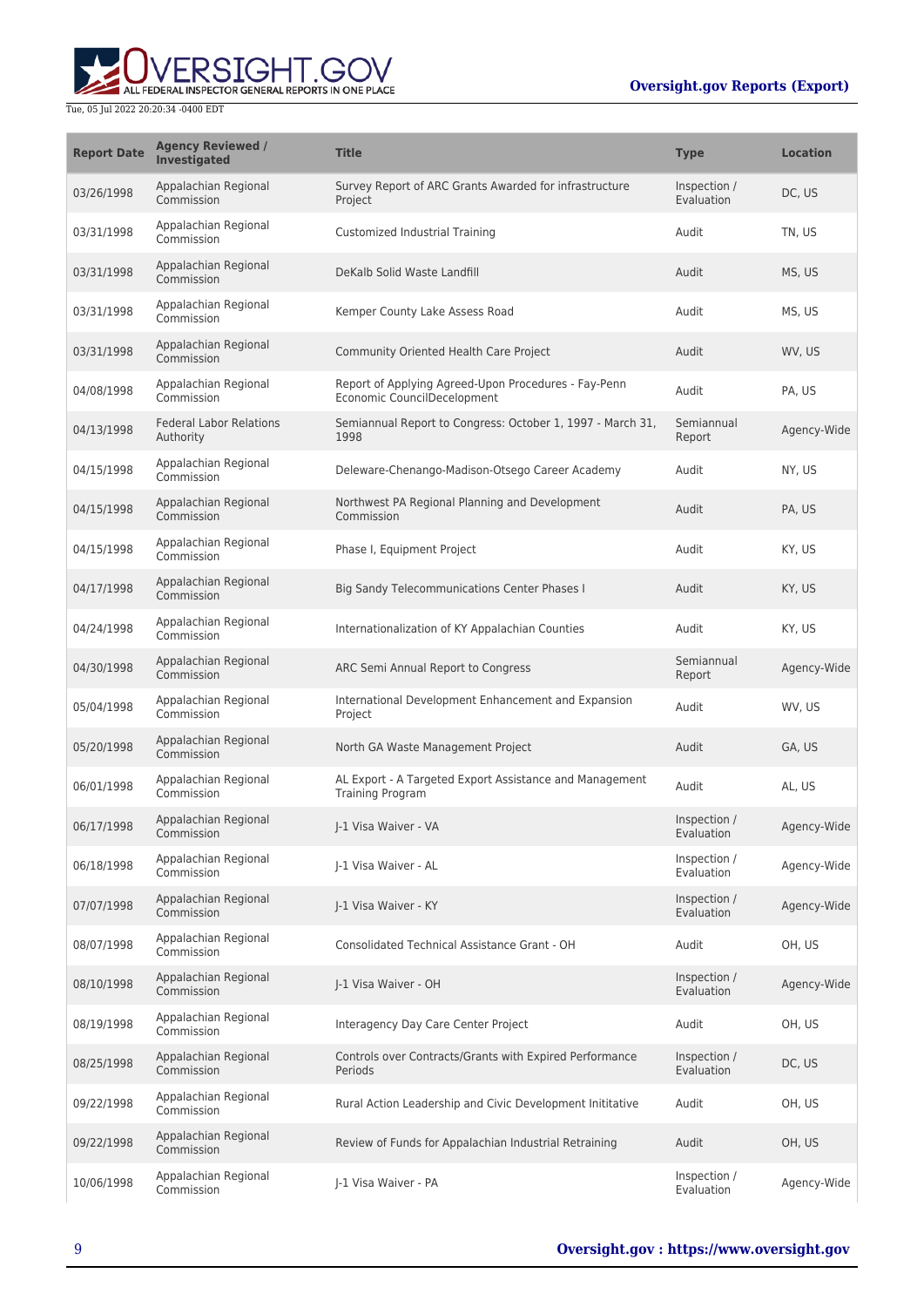# ALL FEDERAL INSPECTOR GENERAL REPORTS IN ONE PLACE

#### Tue, 05 Jul 2022 20:20:34 -0400 EDT

### **Oversight.gov Reports (Export)**

| <b>Report Date</b> | <b>Agency Reviewed /</b><br>Investigated    | <b>Title</b>                                                                                                                   | <b>Type</b>                | <b>Location</b>              |
|--------------------|---------------------------------------------|--------------------------------------------------------------------------------------------------------------------------------|----------------------------|------------------------------|
| 10/15/1998         | Appalachian Regional<br>Commission          | I-1 Visa Waiver - NY                                                                                                           | Inspection /<br>Evaluation | Agency-Wide                  |
| 10/30/1998         | <b>Federal Labor Relations</b><br>Authority | Semiannual Report to Congress: April 1, 1998 - September 30,<br>1998                                                           | Semiannual<br>Report       | Agency-Wide                  |
| 11/20/1998         | Appalachian Regional<br>Commission          | Enhancement of Business School Technology                                                                                      | Audit                      | MD, US                       |
| 11/20/1998         | Appalachian Regional<br>Commission          | Tri-Cities Appalachian International Trading Network                                                                           | Audit                      | TN, US                       |
| 11/20/1998         | Appalachian Regional<br>Commission          | ARC Semi Annual Report to Congress                                                                                             | Semiannual<br>Report       | Agency-Wide                  |
| 12/02/1998         | Appalachian Regional<br>Commission          | Appalachian International Business Center                                                                                      | Audit                      | NC, US                       |
| 02/23/1999         | Appalachian Regional<br>Commission          | <b>Consolidated Technical Assistance Grant - MS</b>                                                                            | Audit                      | $\bullet$ MS, US<br>• MS, US |
| 02/26/1999         | Appalachian Regional<br>Commission          | Review Report on Buckhorn Leadership Initiative                                                                                | Audit                      | KY, US                       |
| 03/10/1999         | Appalachian Regional<br>Commission          | Lake Cumberland Regional Justice and Victims Advocacy<br>Project                                                               | Audit                      | KY, US                       |
| 03/17/1999         | Appalachian Regional<br>Commission          | Controls over Contracts/Grants with Expired Performance<br>Periods                                                             | Inspection /<br>Evaluation | DC, US                       |
| 03/22/1999         | Appalachian Regional<br>Commission          | Review of Economic Development Information System                                                                              | Audit                      | SC, US                       |
| 03/22/1999         | Appalachian Regional<br>Commission          | Review of Telecommunications Adding Rural Counties to<br>AppNet                                                                | Audit                      | SC, US                       |
| 03/22/1999         | Appalachian Regional<br>Commission          | Review of Internet Training Facilities Project                                                                                 | Audit                      | SC, US                       |
| 03/24/1999         | Appalachian Regional<br>Commission          | Review of Science and Math to go Project                                                                                       | Audit                      | SC, US                       |
| 03/25/1999         | Appalachian Regional<br>Commission          | Review of the McCreary County Educational Development<br>Foundation                                                            | Audit                      | KY, US                       |
| 03/31/1999         | Office of Personnel<br>Management           | Semiannual Report to Congress October 1, 1998 - March 31,<br>1999                                                              | Semiannual<br>Report       | Agency-Wide                  |
| 03/31/1999         | Appalachian Regional<br>Commission          | Review of The Presbyterian Child Welfare Agency - Breathitt<br>Montessori Pre-School Relocation                                | Audit                      | KY, US                       |
| 03/31/1999         | Appalachian Regional<br>Commission          | Review of The Presbyterian Child Welfare Agency                                                                                | Audit                      | KY, US                       |
| 04/14/1999         | <b>Federal Labor Relations</b><br>Authority | Management Letter- Reviewing and Revising Pre 1995<br>Delegations of Authority, Memoranda of Understanding and<br>Instructions | Other                      | Agency-Wide                  |
| 04/22/1999         | Appalachian Regional<br>Commission          | J-1 Visa Waiver - AL                                                                                                           | Inspection /<br>Evaluation | Agency-Wide                  |
| 04/30/1999         | Appalachian Regional<br>Commission          | <b>GA RLF</b>                                                                                                                  | Audit                      | GA, US                       |
| 04/30/1999         | <b>Federal Labor Relations</b><br>Authority | Semiannual Report to Congress: October 1, 1998 - March 31,<br>1999                                                             | Semiannual<br>Report       | Agency-Wide                  |
| 05/05/1999         | Appalachian Regional<br>Commission          | Review of AL Strategic Plan for Telecommunications                                                                             | Audit                      | AL, US                       |
| 05/05/1999         | Appalachian Regional<br>Commission          | Review of Consolidated Technical Assistance Program                                                                            | Audit                      | AL, US                       |
| 05/14/1999         | Appalachian Regional<br>Commission          | Review of Debkilb County Tourism/Business Development<br>Center                                                                | Audit                      | AL, US                       |
| 05/26/1999         | Appalachian Regional<br>Commission          | Survey Report - Review of Jefferson County Distance Learning                                                                   | Audit                      | AL, US                       |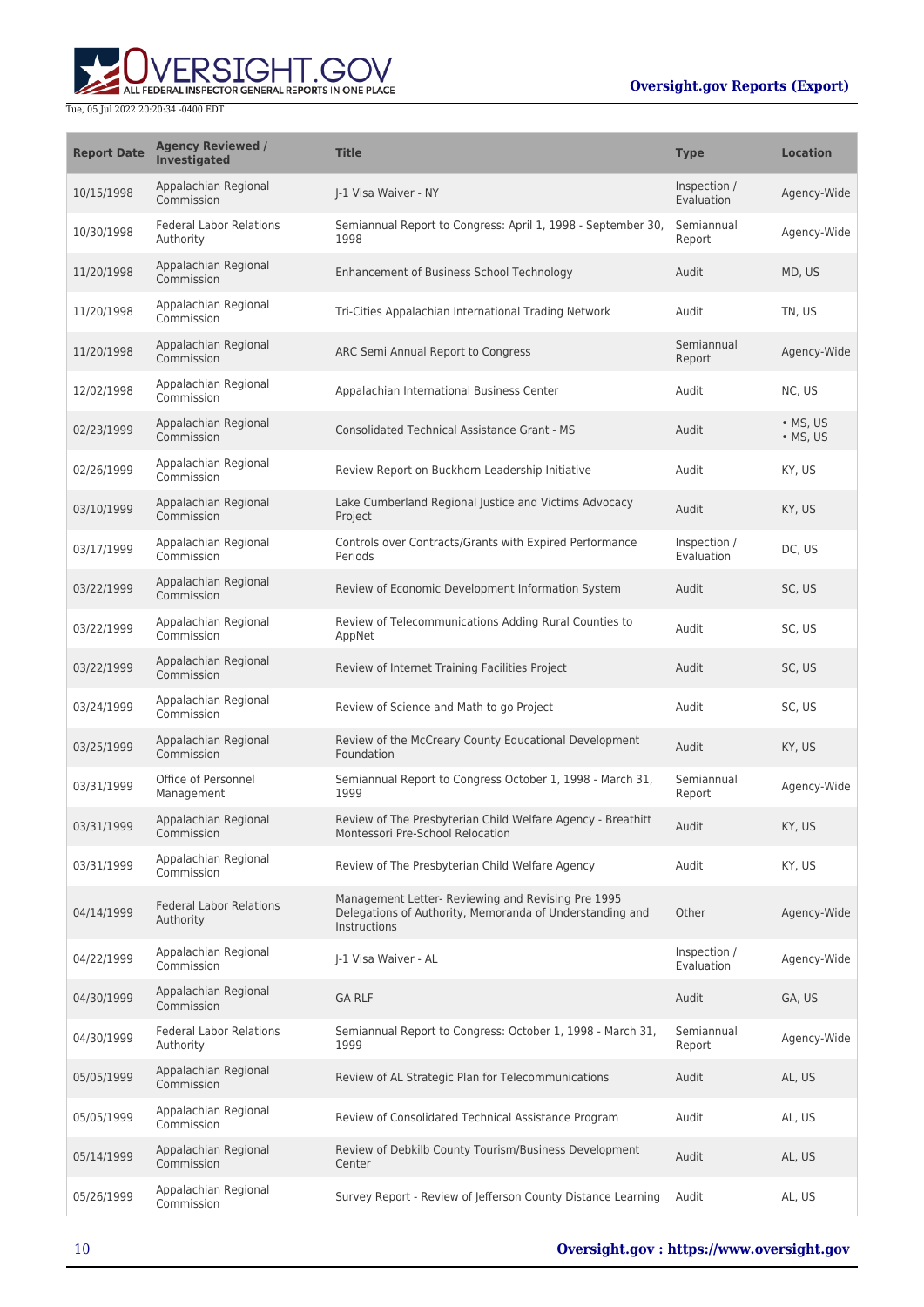

| <b>Report Date</b> | <b>Agency Reviewed /</b><br><b>Investigated</b> | <b>Title</b>                                                              | <b>Type</b>                | <b>Location</b> |
|--------------------|-------------------------------------------------|---------------------------------------------------------------------------|----------------------------|-----------------|
| 06/02/1999         | Appalachian Regional<br>Commission              | ARC Semi Annual Report to Congress                                        | Semiannual<br>Report       | Agency-Wide     |
| 07/01/1999         | Appalachian Regional<br>Commission              | Review of Entrepreneurial Education Project                               | Audit                      | GA, US          |
| 07/01/1999         | Appalachian Regional<br>Commission              | <b>Consolidated Technical Assistance Grant - WV</b>                       | Audit                      | WV, US          |
| 07/08/1999         | Appalachian Regional<br>Commission              | Southwest Regional Jail/Industrial Park Water Project                     | Audit                      | WV, US          |
| 08/05/1999         | Appalachian Regional<br>Commission              | Survey of Timeliness of Claims Processing & Follow-up Action              | Inspection /<br>Evaluation | DC, US          |
| 08/25/1999         | Appalachian Regional<br>Commission              | J-1 Visa Waiver - NY                                                      | Inspection /<br>Evaluation | Agency-Wide     |
| 08/25/1999         | Appalachian Regional<br>Commission              | Training Tomorrow's Workforce                                             | Audit                      | KY, US          |
| 08/31/1999         | Appalachian Regional<br>Commission              | Northern Tier Regional Planning and Development Council                   | Audit                      | PA, US          |
| 08/31/1999         | Appalachian Regional<br>Commission              | TN Quality Award Alliance Global Market Development Phase<br>$\mathbf{H}$ | Audit                      | TN, US          |
| 09/03/1999         | Appalachian Regional<br>Commission              | <b>NC Technical Assistance</b>                                            | Audit                      | NC, US          |
| 09/15/1999         | Appalachian Regional<br>Commission              | PA Department of Community and Economic Development                       | Audit                      | PA, US          |
| 09/20/1999         | Appalachian Regional<br>Commission              | TN Regional Entrepreneurial initiative                                    | Audit                      | TN, US          |
| 09/24/1999         | Appalachian Regional<br>Commission              | Rockcastle County Economic Development Initiative                         | Audit                      | KY, US          |
| 09/29/1999         | Appalachian Regional<br>Commission              | Grant Agreement Expenditures Audit NC                                     | Audit                      | NC, US          |
| 09/30/1999         | Office of Personnel<br>Management               | Semiannual Report to Congress April 1, 1999 - September 30,<br>1999       | Semiannual<br>Report       | Agency-Wide     |
| 09/30/1999         | Appalachian Regional<br>Commission              | J-1 Visa Waiver - AL                                                      | Inspection /<br>Evaluation | Agency-Wide     |
| 09/30/1999         | Appalachian Regional<br>Commission              | Facilities Master Planning Project                                        | Audit                      | OH, US          |
| 09/30/1999         | Appalachian Regional<br>Commission              | Review of Rural Health and Wellness Program                               | Audit                      | KY, US          |
| 10/07/1999         | <b>Federal Labor Relations</b><br>Authority     | Semiannual Report to Congress: April 1, 1999 - September 30,<br>1999      | Semiannual<br>Report       | Agency-Wide     |
| 10/20/1999         | Appalachian Regional<br>Commission              | OH University Southern Campus Technology Outreach Center                  | Audit                      | OH, US          |
| 10/20/1999         | Appalachian Regional<br>Commission              | Review of Welding Laboratory/Classroom Project                            | Audit                      | NY, US          |
| 10/22/1999         | Appalachian Regional<br>Commission              | Review of Wrap Around Child Care Project                                  | Audit                      | NY, US          |
| 10/27/1999         | Appalachian Regional<br>Commission              | Review of Southern Tier Rail Line Development Project                     | Audit                      | NY, US          |
| 10/27/1999         | Appalachian Regional<br>Commission              | Review of Rail line Preservation Project                                  | Audit                      | NY, US          |
| 10/28/1999         | Appalachian Regional<br>Commission              | Purchasing of Goods and Services                                          | Inspection /<br>Evaluation | DC, US          |
| 11/01/1999         | Appalachian Regional<br>Commission              | ARC Semi Annual Report to Congress                                        | Semiannual<br>Report       | Agency-Wide     |